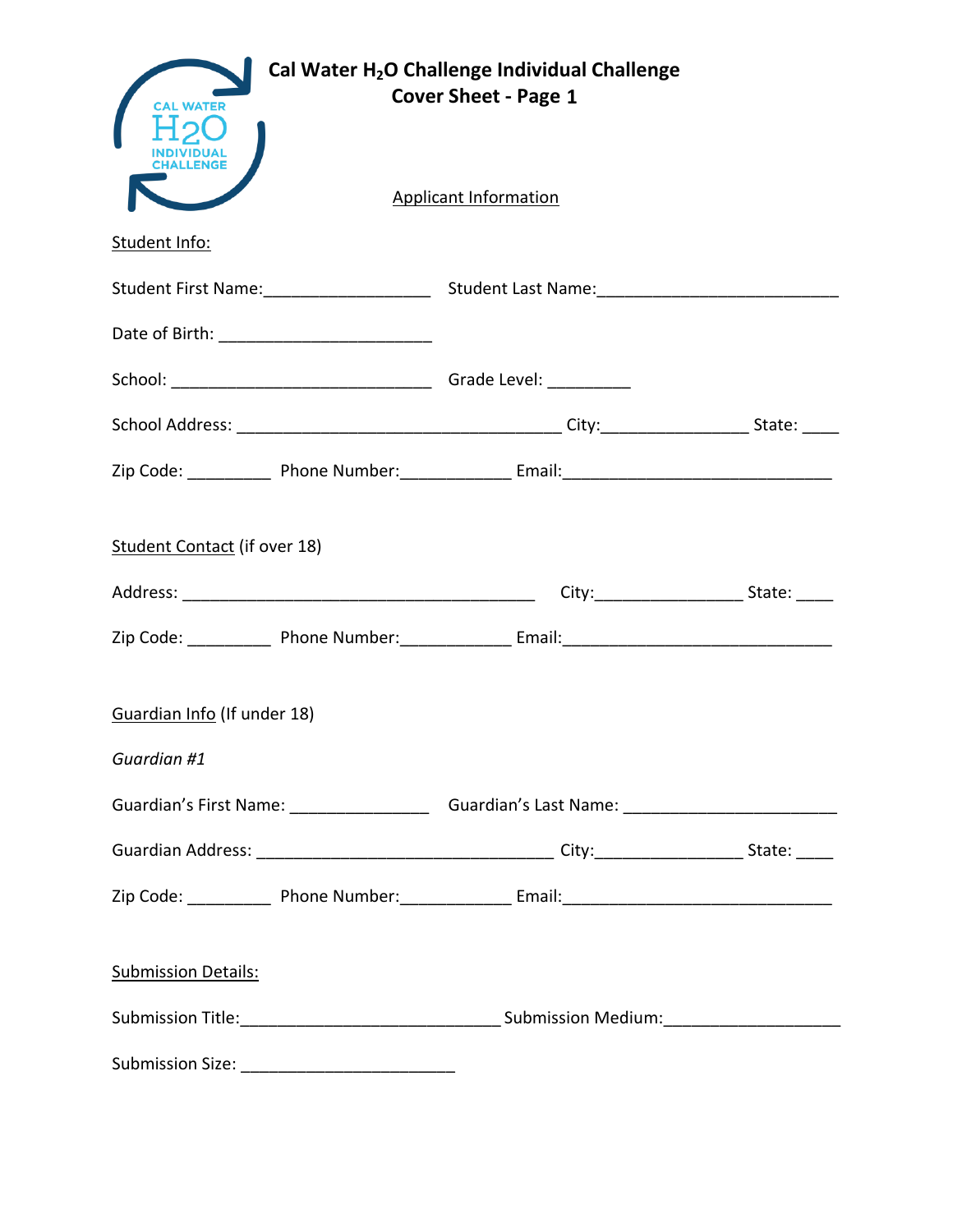

# Cal Water H<sub>2</sub>O Challenge Individual Challenge **Cover Sheet - Page 2**

**Submission Information** 

### Artist's Statement

Please describe your submitted work. If you need an extra page, feel free to add one to your

submission.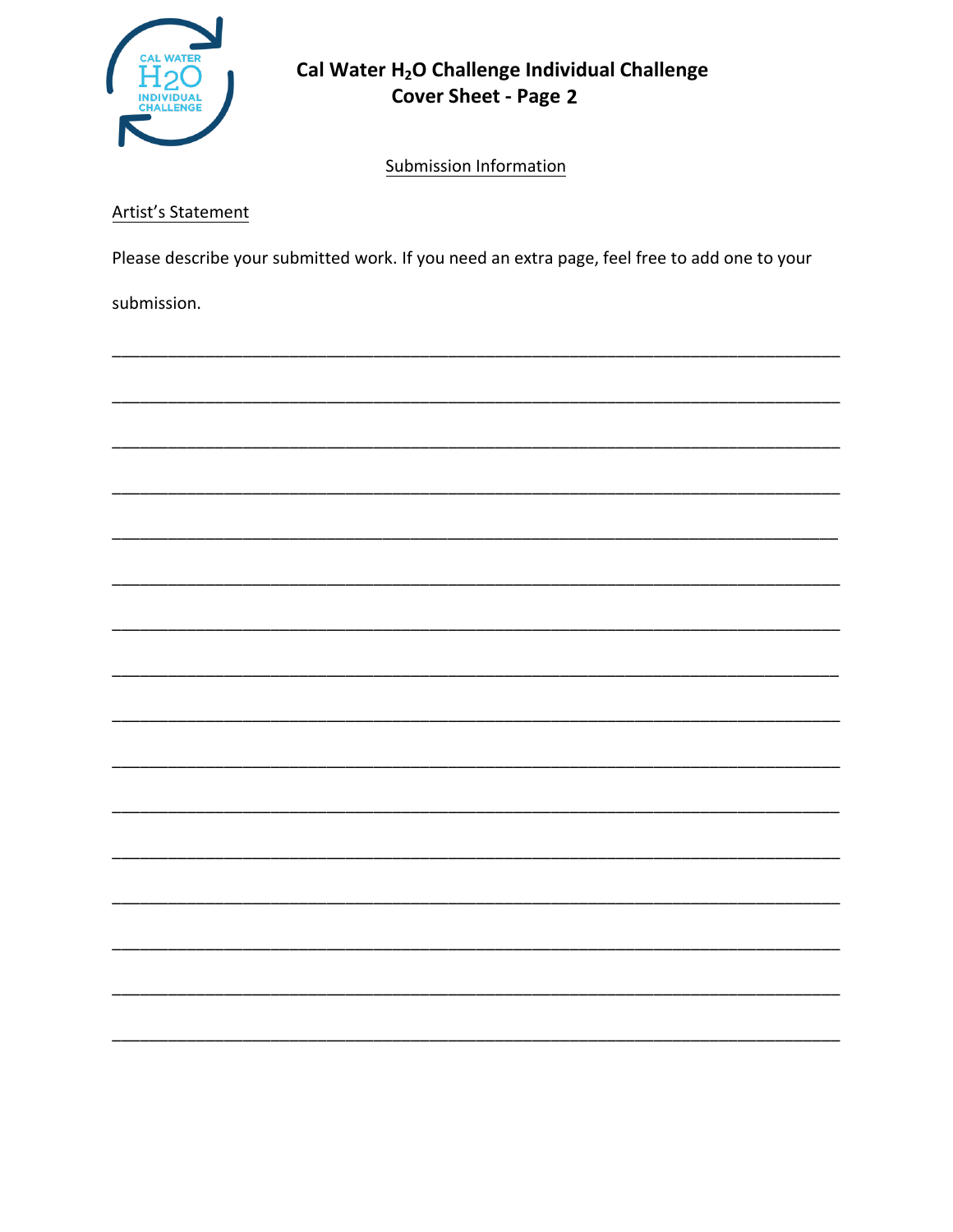|                                                                                                                | Cal Water H <sub>2</sub> O Challenge Individual Challenge<br><b>Cover Sheet - Page 3</b><br>Submission Information |                                                                                                                |  |  |
|----------------------------------------------------------------------------------------------------------------|--------------------------------------------------------------------------------------------------------------------|----------------------------------------------------------------------------------------------------------------|--|--|
| <b>Signatures</b>                                                                                              |                                                                                                                    |                                                                                                                |  |  |
| $\lceil$   Yes, I agree to the competition rules (p 4-6)                                                       |                                                                                                                    |                                                                                                                |  |  |
| Guardian Signature (if under 18):                                                                              |                                                                                                                    | Student Signature (if over 18):                                                                                |  |  |
|                                                                                                                |                                                                                                                    |                                                                                                                |  |  |
| Printed Name: Manual Manual Manual Manual Manual Manual Manual Manual Manual Manual Manual Manual Manual Manua |                                                                                                                    | Printed Name: Manual Manual Manual Manual Manual Manual Manual Manual Manual Manual Manual Manual Manual Manua |  |  |
|                                                                                                                |                                                                                                                    |                                                                                                                |  |  |
|                                                                                                                |                                                                                                                    |                                                                                                                |  |  |

NOTE: Submissions will not be returned, however, photographs of the artwork to be submitted are acceptable in lieu of the original work. Only one submission will be accepted per submitting student.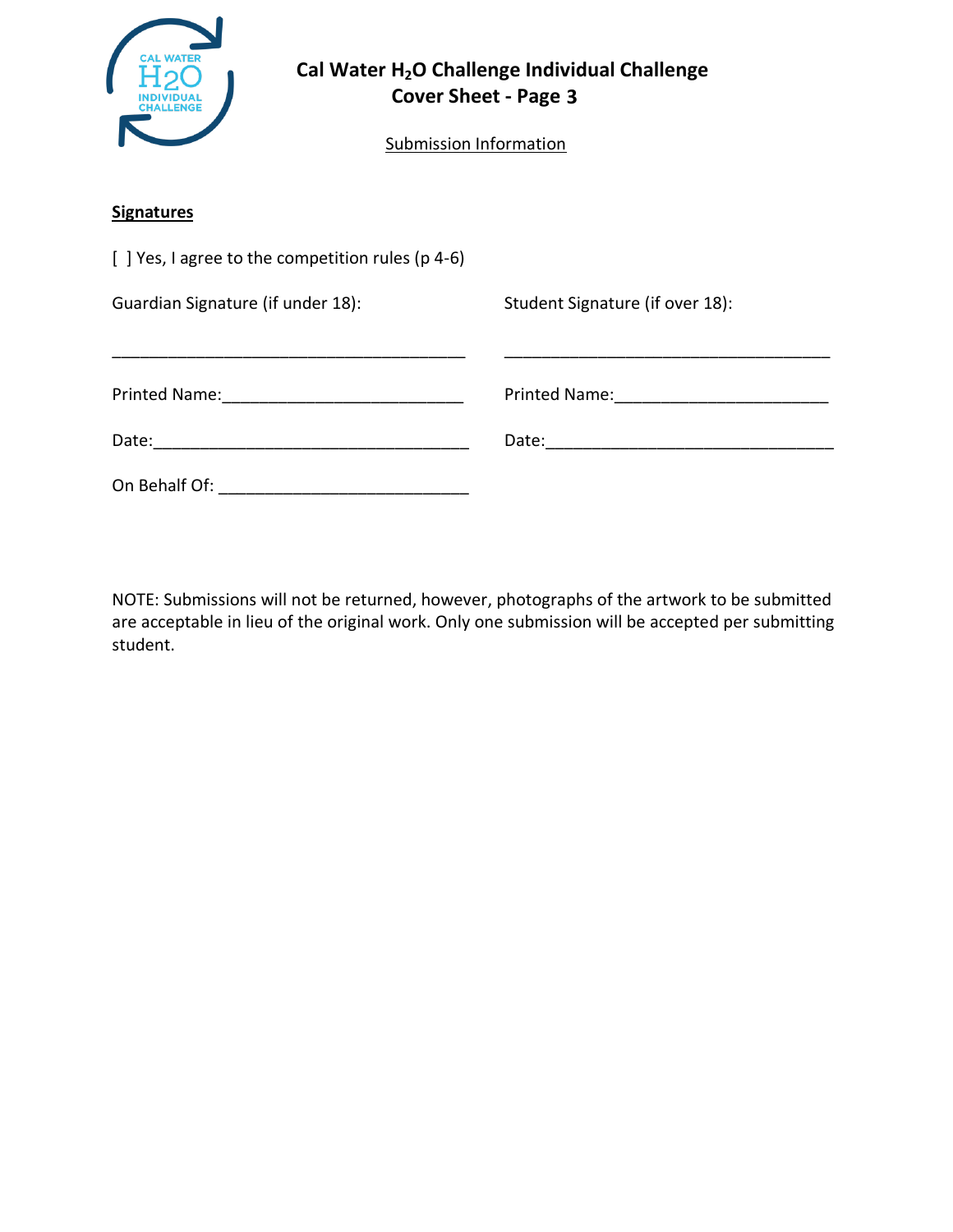

## **Cal Water H2O Challenge Individual Challenge Cover Sheet - Page 4**

### Terms & Conditions

#### CAL WATER H2O CHALLENGE - INDIVIDUAL CHALLENGE ("Contest") OFFICIAL RULES NO PURCHASE OR PAYMENT NECESSARY TO ENTER OR WIN

SPONSOR: California Water Service Company ("Cal Water"), 1720 N. First Street, San Jose, CA 95112.

OVERVIEW OF CONTEST: This is a Contest soliciting individual art projects focused on caring about water ("Art") from students located in one of Cal Water's regulated service areas (collectively, "Territory"). The Contest is open to kindergarten through grade 12 students (individually, "Participant"). Participant art submissions can include but are not limited to water conservation, water quality/reliability, alternative water sources, water cleanup, or protecting the watershed. The Contest will have four tiers for submission and awarding of prizes: (i) Grades Kindergarten through Two; (ii) Grades Three through Five; (iii) Grades Six through Eight; and, (iv) Grades Nine through Twelve (individually each a "Tier" and collectively the "Tiers").

PRIZES: The following Prizes will be awarded to a winning Participant in each Tier ("Winner") as follows**: ONE (1) GRAND PRIZE** consisting of a \$250.00 gift card. **ONE (1) SECOND PRIZE** consisting of a \$100.00 gift card. **ONE (1) THIRD PRIZE** consisting of a \$50.00 gift card. Prize components may not be separated and are not redeemable for cash or transferable. No substitution allowed except, at Sponsor's sole discretion, a prize of equal or greater value may be substituted. All prizes will be awarded provided there are at least three eligible entries received per Tier, and prizes are validly claimed by April 29, 2022, after which no alternate Winners will be selected and no unclaimed prizes awarded. Any and all federal, state and local taxes associated with the receipt or use of a prize are the sole responsibility of each recipient.

ELIGIBILITY: To be eligible for this Contest, a participant must be: **[1]** a student between Kindergarten and Grade 12; **[2]** physically located within the Territory, either residing within the Territory or attending school within the Territory; **[3]** willing to have their Submission published and/or otherwise distributed by Cal Water; and, **[4]** have parent/legal guardian consent to the terms of the Contest. Contest governed by U.S. and California law. All applicable federal, state, provincial, and local laws and regulations apply. Void where prohibited. A Participant shall not be excluded from eligibility if the participant is also a participant in any other Cal Water H2O sponsored challenge.

ENTRY PERIOD: Contest will begin on or about September 27th, 2021 and end at 11:59:59 PM, (Pacific Standard Time) April 15th, 2022. The U.S.P.S. postmark shall serve as the official time keeping device for this Contest and all entries must be postmarked no later than April 15<sup>th</sup>, 2022.

ENTRY: During the Entry Period, a parent/legal guardian may enter the Contest on behalf of a Participant by: (1) agreeing to the these rules and additional terms of use below by its Submission; and (2) sending in a Submission by U.S. Mail to: **California Water Service, Individual Challenge, ATTN: Conservation Department, 2632 West 237th Street, Torrance, CA 90505** ("Entry"). A Submission for a Project should be visual (such as sketches, paintings, inks, and other fine arts that can be seen all at once). Additionally, all submissions must be accompanied by an artist's statement regarding the piece and its relation to the theme. Each Submission shall include the following elements: **[1]** Artist's Statement; **[2]** Fine Art; and **[3]** official Individual Challenge Coversheet (located at challenge.calwater.com) (collectively, "Submission"). The Artist's Statement shall be at least one paragraph, but less than 500 total words, and provide a description of the Submission and how the Submission reflects on the theme of caring for water.

SUBMISSION REQUIREMENTS: The Submission must be fine arts (painting, sketching, coloring, inks, etc.) and twodimensional. Submissions must be no larger than 24"x36"x2 1/2". Photographs or prints of the submitting Participant's artwork are acceptable. No Submissions will be returned to Participant. No photographic, cinematic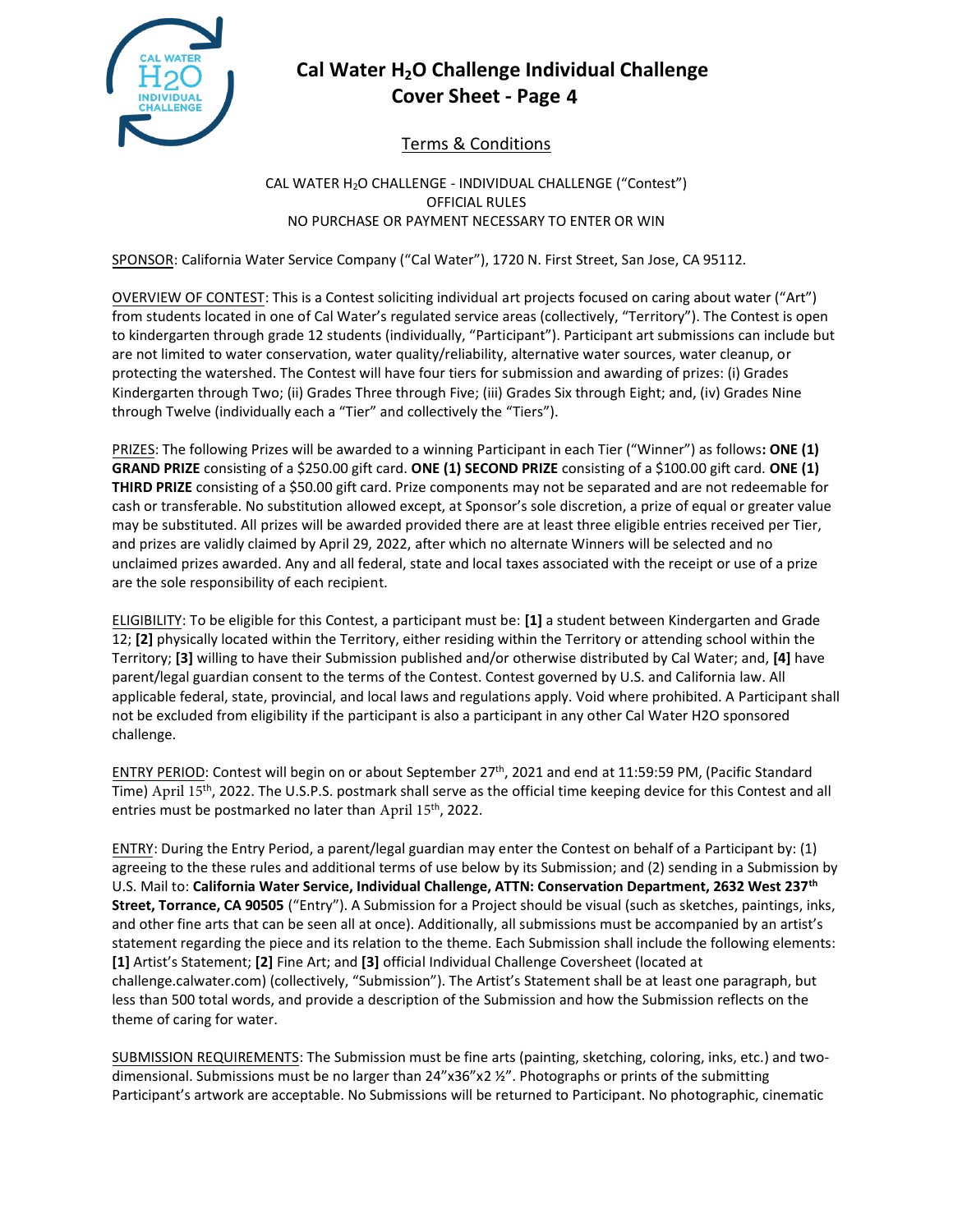

# **Cal Water H2O Challenge Individual Challenge Cover Sheet - Page 5**

### Terms & Conditions

or three-dimensional work will be accepted as a valid Submission. The Submission must be the Participant's sole original work without assistance from any other person. The Submission must relate to caring for water and address local California water concerns. All Submissions become the property of Cal Water and may be used by Cal Water in perpetuity.

JUDGING OF SUBMISSION: Sponsor's appointed judges will select the winners by applying the following criteria: (i) Reflection of Theme – how does the Submission reflect the theme of caring for water; (ii) Strength of Message – how well does the Submission convey its intended message and the strength of that message; (iii) Creativity – how creative is the Submission; and, (iv) Quality – how is the overall quality of the Submission (collectively, "Criteria"). Only one Submission allowed per Participant.

SELECTION AND NOTIFICATION OF WINNERS: All Winners will be notified in an announcement by Cal Water on or about May 8, 2022. At the sole discretion of Cal Water, disqualification, forfeiture and the selection of an alternate Winner may result from any of the following: **[1]** potential Winner's failure to respond to notification within ten (10) days after receipt of notice; **[2]** the return of any notice or a prize as undeliverable; **[3]** potential Winner's failure to secure the execution and the return of Affidavit/Release/Prize Acceptance Forms for the Participant within ten (10) days after mailing; **[4]** potential Winner's failure to validly claim any prize within ten (10) days after it is sent; **[5]** any other non-compliance with Rules. In the event of a prize forfeiture, Sponsor may, in its sole discretion, award or not award the forfeited prize to an alternate Winner. All winning Submissions may be posted on the Cal Water H2O Challenge website.

PRIVACY: Cal Water will be collecting personal data about entrants. Cal Water will share this data in accordance with its privacy policy located on the internet at [https://www.calwater.com/privacy-statement/.](https://www.calwater.com/privacy-statement/)

GOVERNING LAW: By entering, each participant agrees that all issues and questions concerning the construction, validity, interpretation, and enforceability of these Official Rules, participant's rights and obligations, or the rights and obligations of the Sponsor in connection with the Contest, shall be governed by, and construed in accordance with, the laws of California.

USE OF SUBMISSIONS: Except as specifically provided for herein, by entering the Contest, the Participant agrees that all recordings, copyrights, trademarks, ideas, concepts, acts, poses and performances, including without limitation all material composed, added, created or interpolated by it, from the inception of creation and irrespective of stage of development or completion, that are embodied in the Submission (collectively, "Work"), are commissioned hereunder on a "work-for-hire" basis. In the event the Work is found not to be a work-madefor-hire, the Participant hereby assigns, transfers and grants to Cal Water all rights, including all exclusive exploitation rights, of every kind and nature (including all copyrights and neighboring rights, to the extent such assignment is allowed by law), in and to such Work. Such grant includes the right to reproduce and publish the Work as set forth herein. By entering the Contest, Participant agrees to have their Submission displayed on the Cal Water website without any fee or other form of compensation, and agree that Cal Water may use the Submission in non-commercial communications or provide the Submission to other individuals and organizations for noncommercial use, news stories, newsletters, reports, slide shows, displays, web pages, and the like. Upon receipt of a written parental request, Cal Water will remove the Submission from any public display within a commercially reasonable period of time. Cal Water shall have no obligation (express or implied) to use any Submission, or to otherwise exploit any Submission, and Cal Water may at any time abandon the use of the any Submission for any reason, with or without legal justification or excuse, and Participant shall not be entitled to any damages or other relief by reason thereof.

LIMITATION OF LIABILITY: Cal Water is not responsible for any incorrect or inaccurate information, whether caused by website users or by any of the equipment or programming associated with or utilized in the Contest; any error,